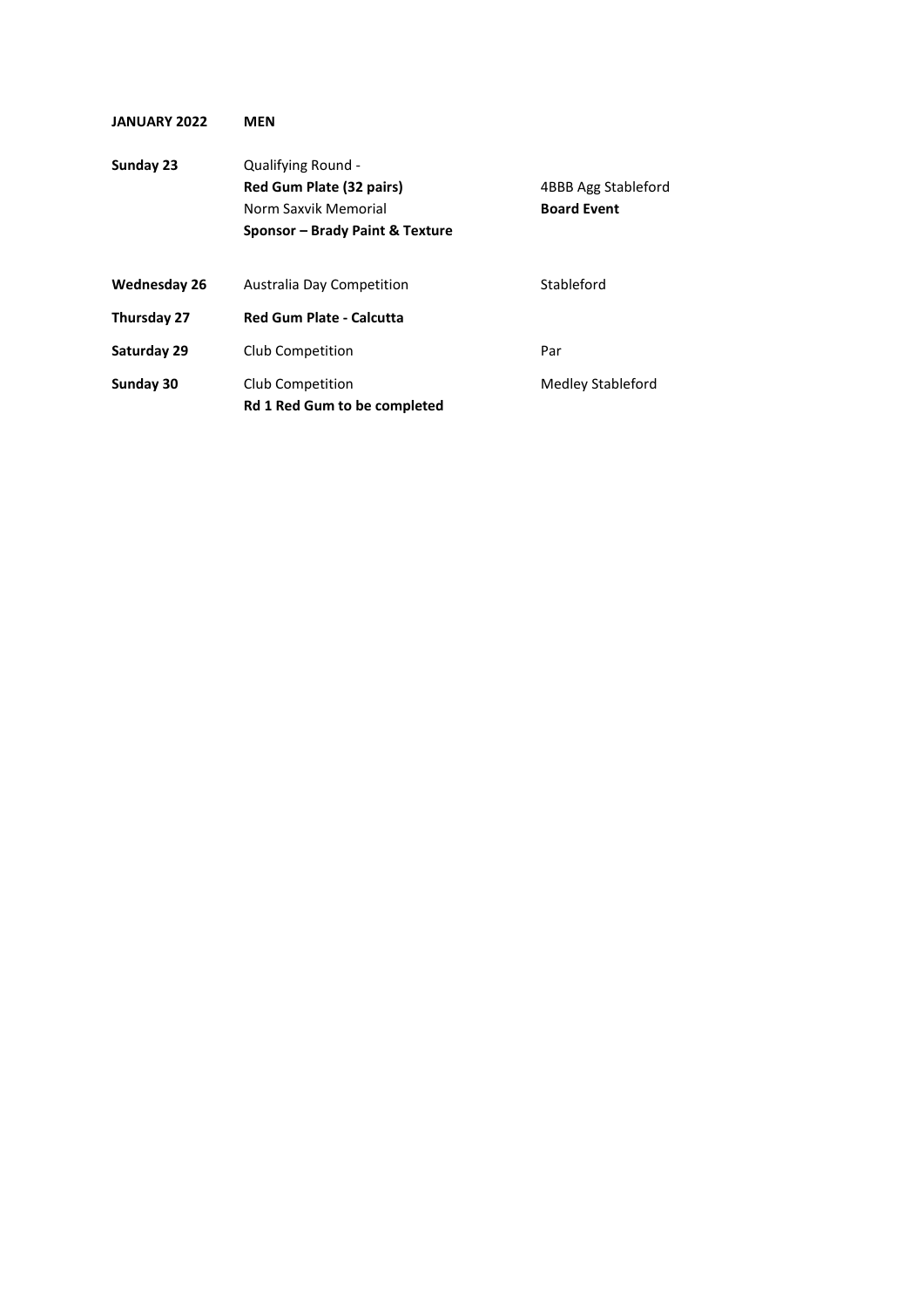| <b>FEBRUARY 2022</b> | <b>MEN</b>                                           |                          |
|----------------------|------------------------------------------------------|--------------------------|
| <b>Wednesday 2</b>   | Club Competition                                     | Stableford               |
| Saturday 5           | <b>Monthly Medal</b>                                 | <b>Stroke</b>            |
| Sunday 6             | Club Competition<br>Rd 2 Red Gum to be completed     | Medley Stableford        |
|                      | <b>RDGA PENNANTS - ROUND 1</b>                       | <b>LEETON</b>            |
| <b>Wednesday 9</b>   | Club Competition                                     | Stableford               |
| Saturday 12          | Club Competition                                     | Par                      |
| Sunday 13            | <b>Scramble Day</b>                                  |                          |
|                      | <b>RDGA PENNANTS - ROUND 2</b>                       | <b>GANMAIN</b>           |
| <b>Wednesday 16</b>  | Club Competition                                     | Stableford               |
| Saturday 19          | Club Competition                                     | Stableford               |
| Sunday 20            | Club Competition<br>Rd 3 Red Gum to be completed     | Medley Stableford        |
|                      | <b>RDGA PENNANTS - ROUND 3</b>                       | <b>NARRANDERA</b>        |
| <b>Wednesday 23</b>  | Club Competition                                     | <b>4BBB Stableford</b>   |
| Saturday 26          | Club Competition<br>Semi Finals Red Gum to be played | Stroke                   |
| Sunday 27            | Club Competition                                     | <b>Medley Stableford</b> |
|                      | <b>Red Gum Final</b>                                 | <b>Board Event</b>       |
|                      | <b>RDGA PENNANTS - ROUND 4</b>                       | <b>GRIFFITH</b>          |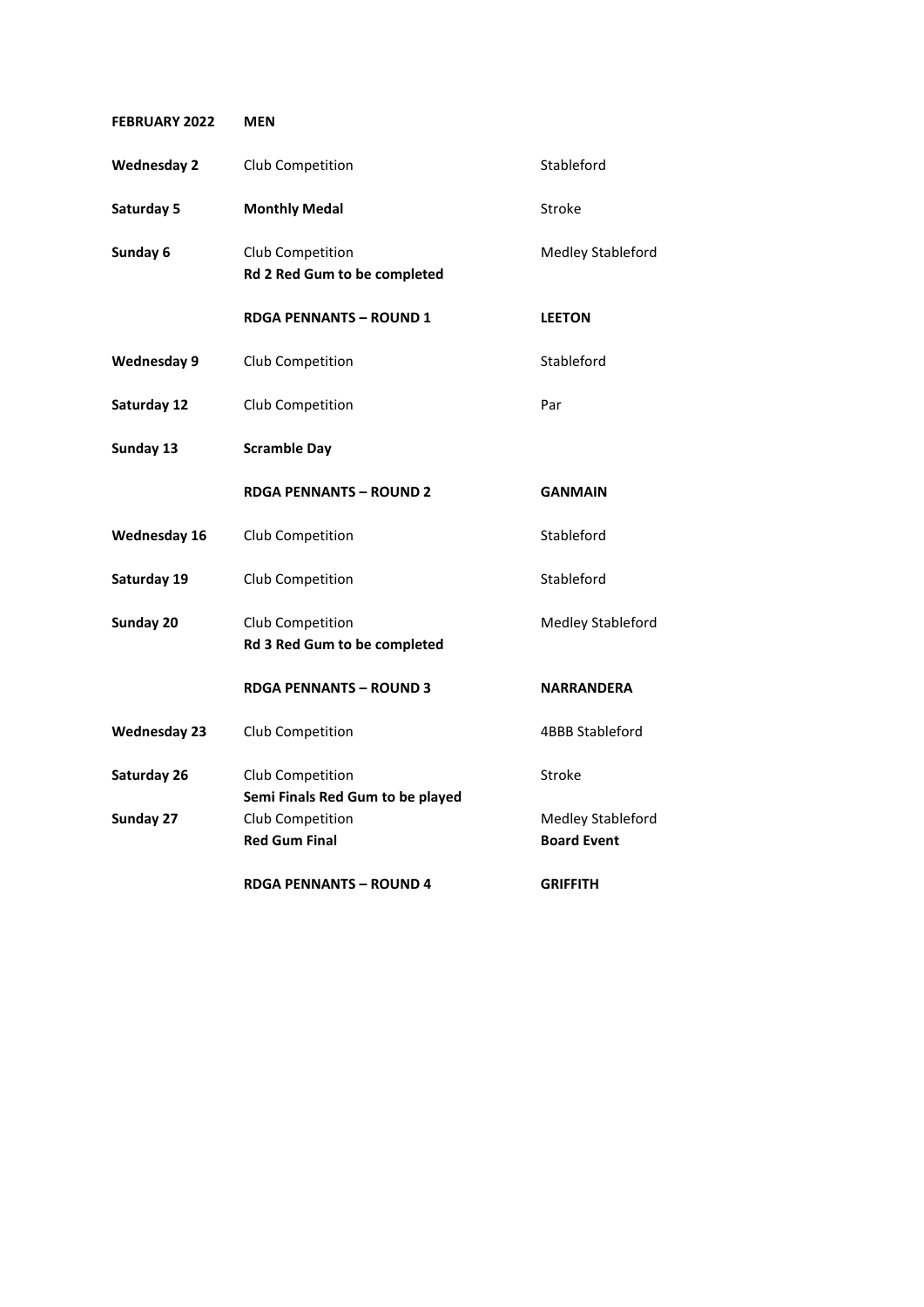| <b>MARCH 2022</b>          | <b>MEN</b>                                                                      |                                         |
|----------------------------|---------------------------------------------------------------------------------|-----------------------------------------|
| <b>Wednesday 2</b>         | Club Competition                                                                | Stableford                              |
| Saturday 5                 | Club Competition                                                                | 2 Person Ambrose                        |
| Sunday 6                   | Monthly Medal - 9:30am SHOTGUN                                                  | Stroke                                  |
| Monday 7                   | <b>GREEN RENOVATIONS</b>                                                        |                                         |
| Wednesday 9                | Club Competition                                                                | Stroke                                  |
| Saturday 12                | <b>MOBIL Matchplay Qual Rd (single)</b><br><b>Sponsored by F&amp;R N McNabb</b> | <b>Board Event</b>                      |
| Sunday 13                  | Club Competition<br>Finley Open - WRDGA                                         | <b>Medley Stableford</b>                |
|                            | <b>RDGA PENNANTS - ROUND 5</b>                                                  | <b>LEETON</b>                           |
| Wednesday 16               | Club Competition                                                                | Stableford                              |
| Saturday 19                | <b>St Patrick's Day Trophy</b><br><b>Col &amp; Pat Murdoch Memorial</b>         | <b>Stableford</b><br><b>Board Event</b> |
| Sunday 20                  | Club Competition<br>Rd 1 Mobil M/Play to be completed.                          | Medley Stableford                       |
|                            | <b>RDGA PENNANTS - FINALS</b>                                                   | <b>NEUTRAL CLUB - TBC</b>               |
| Wednesday 23               | Club Competition                                                                | Stableford                              |
| Thursday 24 -<br>Friday 25 | Wagga Wagga Pro - Am                                                            | Wagga Wagga Country Club                |
| Saturday 26                | Club Competition                                                                | Stableford                              |
| Sunday 27                  | Club Competition<br>Rd 2 Mobil M/Play to be completed.                          | <b>Medley Stroke</b>                    |
|                            | <b>RDGA PENNANTS - FINALS</b>                                                   | <b>NEUTRAL CLUB - TBC</b>               |
| Wednesday 30               | Club Competition                                                                | Stableford                              |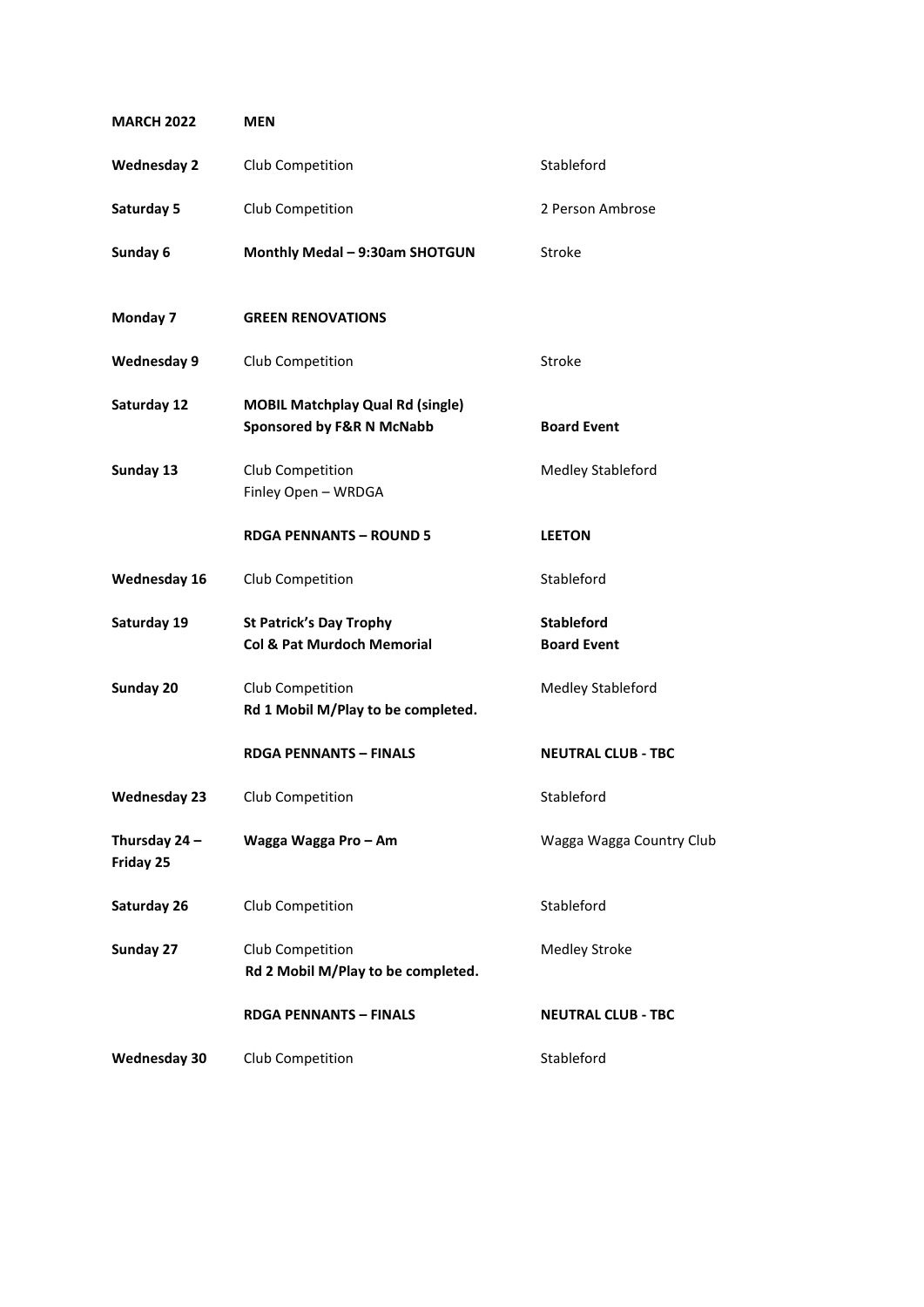| <b>APRIL 2022</b>            | <b>MEN</b>                                                                      |                                         |
|------------------------------|---------------------------------------------------------------------------------|-----------------------------------------|
| Saturday 2                   | <b>Monthly Medal</b>                                                            | <b>Stroke</b>                           |
| Sunday 3                     | Club Competition<br>Rd 3 Mobil M/Play to be completed.<br>Berrigan Open - WRDGA | <b>Medley Stableford</b>                |
|                              | <b>RDGA PENNANTS - (RESERVE WKEND)</b>                                          | <b>NEUTRAL CLUB - TBC</b>               |
| Wednesday 6                  | Club Competition                                                                | V Par                                   |
| Saturday 9                   | Club Competition<br>Mobil M/Play Final to be completed                          | 4BBB Stableford (single in conjunction) |
| Sunday 10                    | Club Competition                                                                | <b>Medley Stableford</b>                |
|                              | <b>2022 GRIFFITH JUNIOR OPEN</b>                                                | <b>Junior Vardon Event</b>              |
|                              | <b>RDGA PENNANTS - (RESERVE WKEND)</b>                                          | <b>NEUTRAL CLUB - TBC</b>               |
| <b>Wednesday 13</b>          | Club Competition                                                                | Stableford                              |
| Friday 15                    | <b>GOOD FRIDAY</b>                                                              | <b>Medley Stableford</b>                |
| Saturday 16                  | Club Competition                                                                | 2 Man Ambrose                           |
| Sunday 17                    | <b>EASTER SUNDAY</b>                                                            | Medley Stableford                       |
| Monday 18                    | <b>EASTER MONDAY</b>                                                            | <b>Medley Par</b>                       |
| Tuesday 19                   | Club Competition                                                                | Stableford                              |
| <b>Wednesday 20</b>          | Golf Course Closed<br><b>YENDA PRO - AM</b>                                     |                                         |
| Thursday $21 -$<br>Friday 22 | <b>GRIFFITH PRO - AM</b><br>sponsored by B & C PLUMBING                         |                                         |
| Saturday 23                  | Club Competition<br><b>LEETON PRO AM Round 1</b>                                | Stableford                              |
| Sunday 24                    | Club Competition<br><b>LEETON PRO AM - Round 2</b>                              | <b>Medley Stroke</b>                    |
| Monday 25                    | <b>ANZAC DAY</b>                                                                | Medley Stableford                       |
| <b>Wednesday 27</b>          | Club Competition                                                                | Stableford                              |
| Saturday 30                  | Club Competition                                                                | Medley Stableford                       |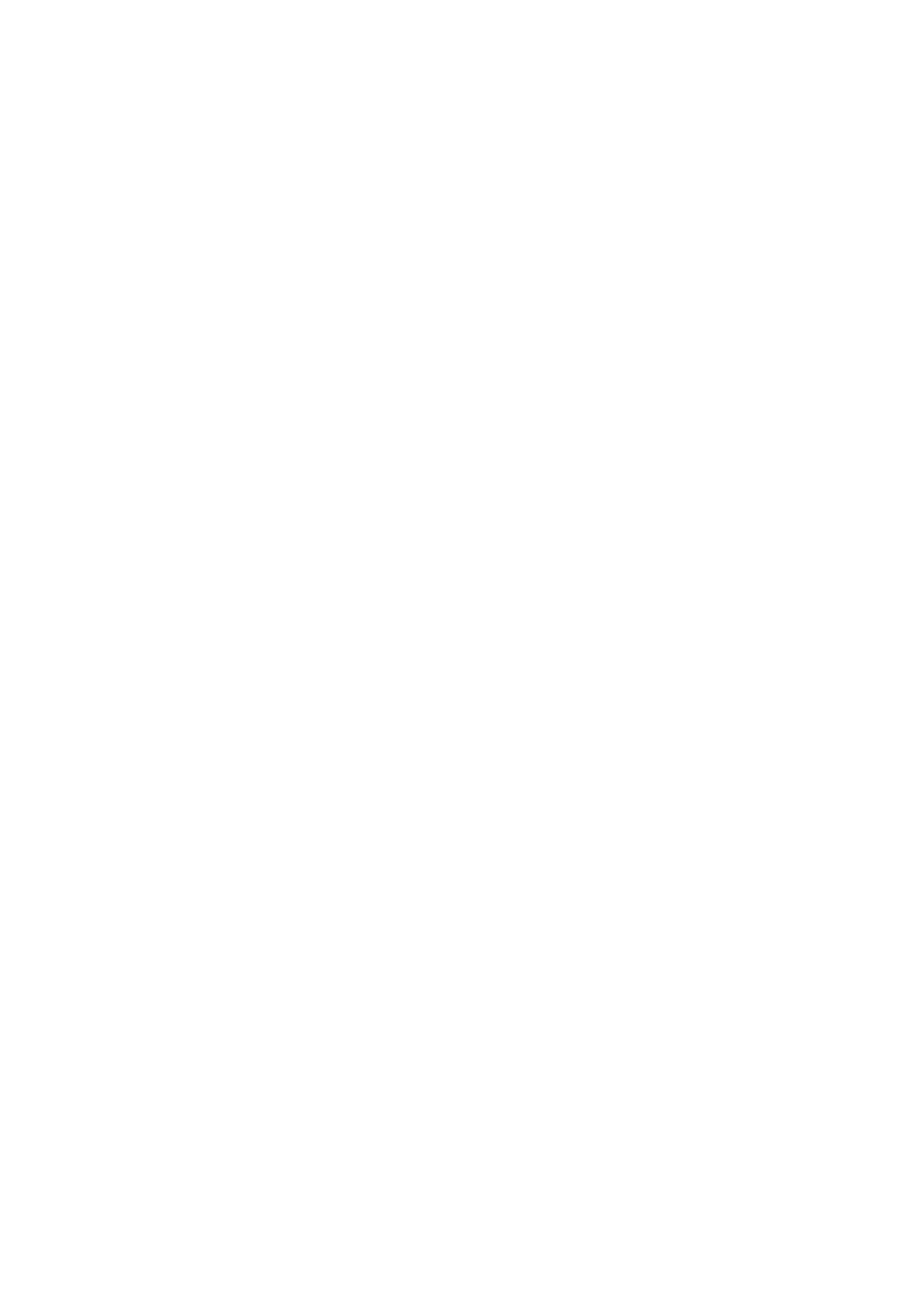| Sunday 1            | Club Competition<br>Jerilderie Open - WRDGA                                                                   | Medley Stableford<br>Jerilderie                                                |
|---------------------|---------------------------------------------------------------------------------------------------------------|--------------------------------------------------------------------------------|
|                     | RDGA CHAMPIONSHIPS (27 holes)                                                                                 | <b>JUNEE</b>                                                                   |
| <b>Wednesday 4</b>  | Club Competition                                                                                              | Stableford                                                                     |
| Saturday 7          | <b>Monthly Medal</b>                                                                                          | <b>Stroke</b>                                                                  |
| Sunday 8            | Mother's Day - Club Competition                                                                               | Medley Stableford                                                              |
| <b>Tuesday 10</b>   | Men's Club Competition                                                                                        | Stableford                                                                     |
| <b>Wednesday 11</b> | Griffith City Women's Open<br>No Men's Club Competition                                                       |                                                                                |
| Saturday 14         | <b>4BBB Match Play Qual Rd</b><br>$(16 \text{ pairs})$                                                        | 4BBB Stableford<br><b>Board Event</b>                                          |
| Sunday 15           | Mixed Match Play - Qual Rd (8 pairs)<br>Club competition<br>Deniliquin Open - WRDGA<br>Narrandera Open - RDGA | Medley 4BBB stableford<br><b>Medley Stableford</b><br>Deniliquin<br>Narrandera |
| <b>Wednesday 18</b> | Club Competition                                                                                              | 2 Person Ambrose                                                               |
| Saturday 21         | Club Competition                                                                                              | Par                                                                            |
| Sunday 22           | <b>Cystic Fibrosis Charity Day</b>                                                                            |                                                                                |
| <b>Wednesday 25</b> | Club Competition                                                                                              | Stableford                                                                     |
| Saturday 28         | Club Competition                                                                                              | Stableford                                                                     |
| Sunday 29           | Club Competition<br>Mixed Matchplay - Rd 1<br><b>JOLLY CUP - RDGA</b>                                         | Medley Stableford<br><b>JUNEE</b>                                              |
|                     |                                                                                                               |                                                                                |

**MAY 2022 MEN**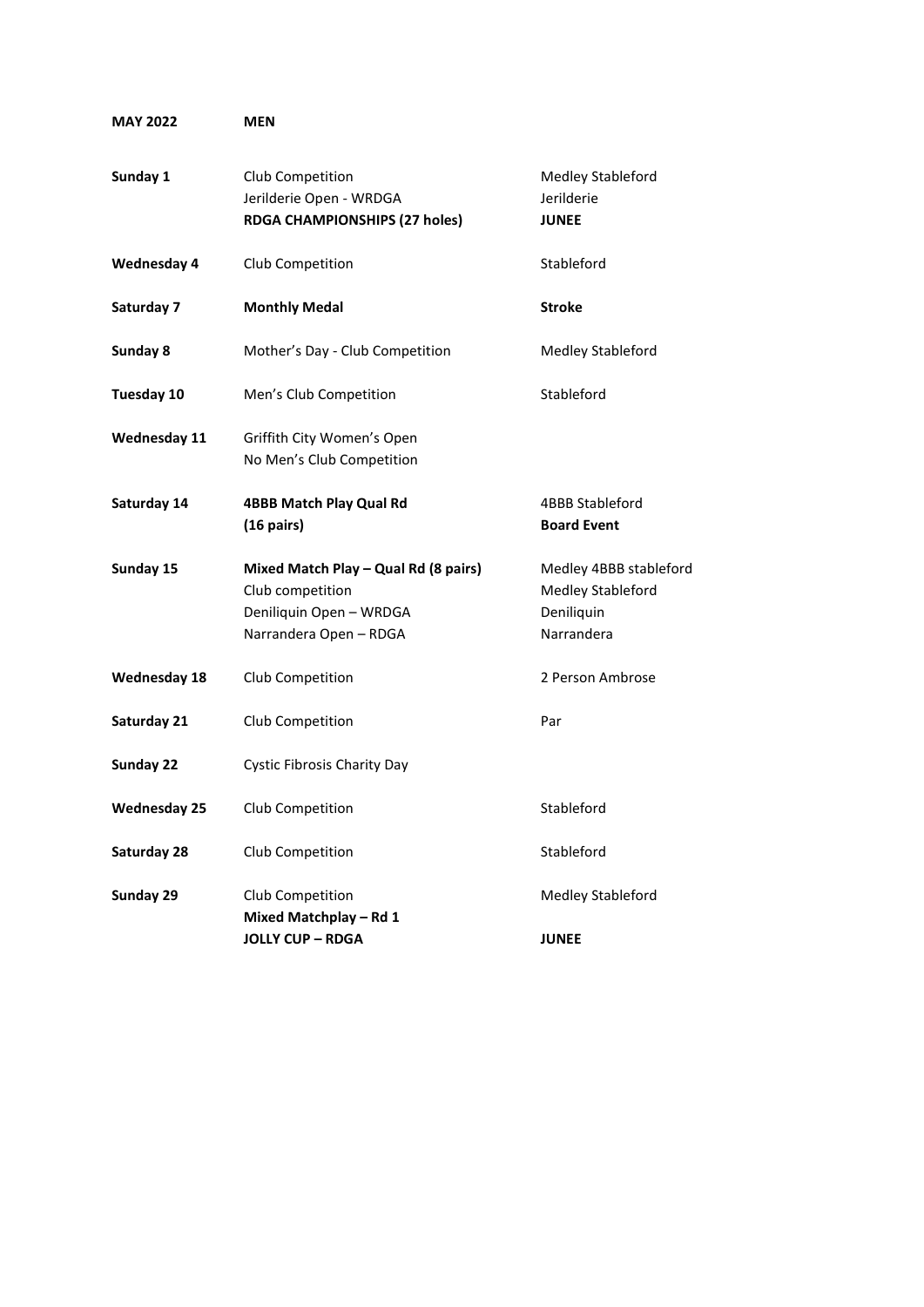| <b>JUNE 2022</b> | MEN                                                                                                                     |                                              |
|------------------|-------------------------------------------------------------------------------------------------------------------------|----------------------------------------------|
| Wednesday 1      | Club Competition                                                                                                        | Stableford                                   |
| Saturday 4       | <b>Monthly Medal</b><br>Finley Masters Bill Cook Memorial 4Ball<br>Deniliquin Winter Classic                            | <b>Stroke</b>                                |
| Sunday 5         | Club Competition<br>4BBB M/Play RD 1 to be completed<br>The Rock Open Tournament (27 holes)<br>Coleambally Open - WRDGA | Medley Stableford<br>The Rock<br>Coleambally |
| Wednesday 8      | Club Competition                                                                                                        | Stroke                                       |
| Saturday 11      | Club Competition                                                                                                        | Stableford                                   |
| Sunday 12        | Club Competition                                                                                                        | <b>Medley Stableford</b>                     |
|                  | Mixed Matchplay - Rd 1                                                                                                  |                                              |
| Monday 13        | Club Competition                                                                                                        | Medley Stableford                            |
| Wednesday 15     | Club Competition                                                                                                        | Stableford                                   |
| Saturday 18      | Club Competition                                                                                                        | Stableford                                   |
| Sunday 19        | Club Competition<br>Goolgowi Open - WRDGA<br>4BBB M/Play RD 2 to be completed                                           | Medley Par<br>Goolgowi                       |
| Wednesday 22     | Club Competition                                                                                                        | Stableford                                   |
| Saturday 25      | Club Competition                                                                                                        | Par                                          |
| Sunday 26        | Club Competition<br>4BBB M/Play RD 3 to be completed<br>Mixed Matchplay - Final (On or before)<br>Coolamon Open - RDGA  | <b>Medley Stableford</b><br>Coolamon         |
| Wednesday 29     | Club Competition                                                                                                        | Stableford                                   |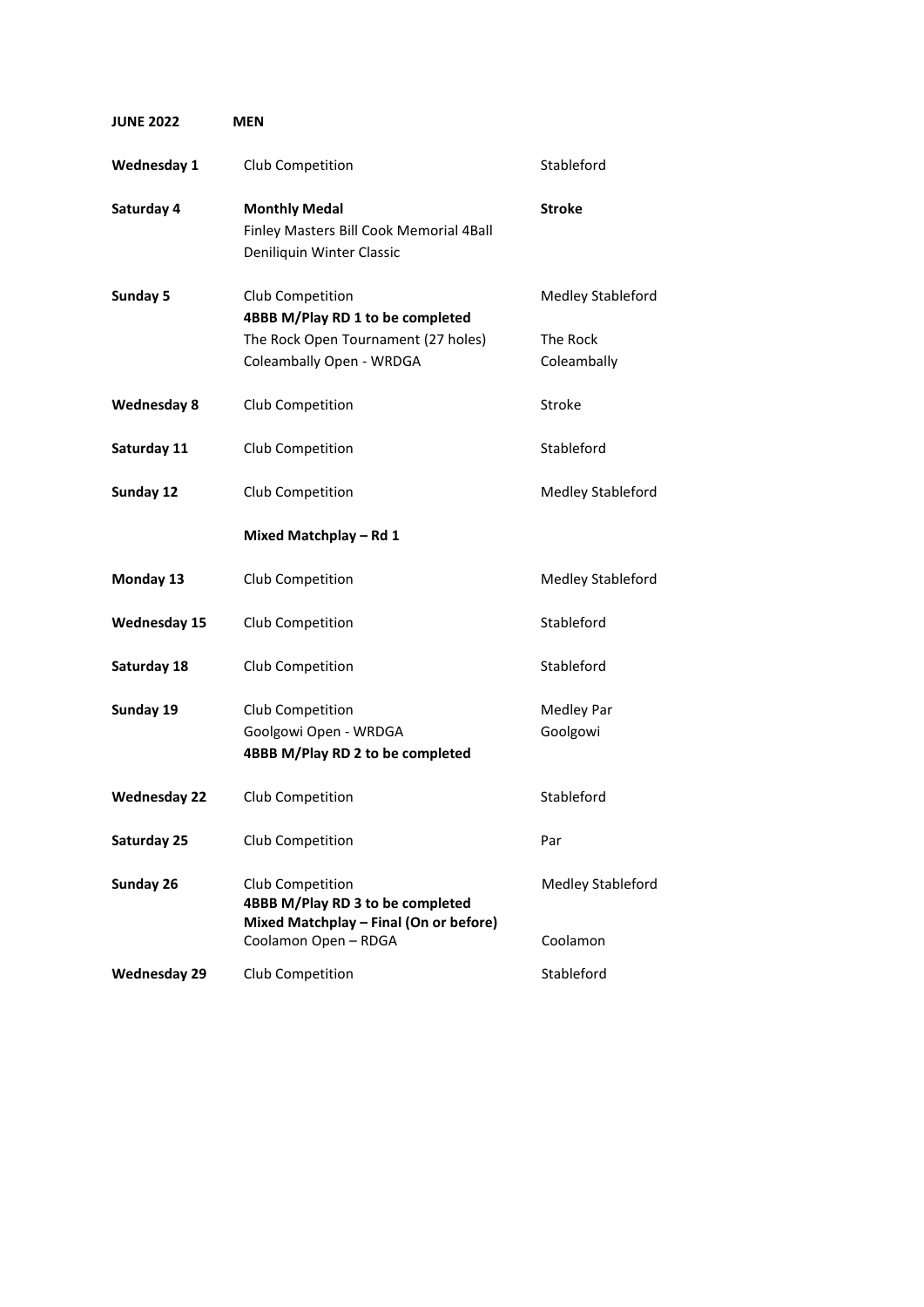| <b>JULY 2022</b>    | MEN                                                                                                      |                                                        |
|---------------------|----------------------------------------------------------------------------------------------------------|--------------------------------------------------------|
| Saturday 2          | <b>Monthly Medal</b>                                                                                     | <b>Stroke</b>                                          |
| Sunday 3            | <b>Mixed Foursomes Championships 18 Holes</b><br>Stableford those not in Mixed<br>Henty Open - RDGA      | <b>Board Event</b><br>Medley Stableford<br>Henty       |
| Wednesday 6         | Club Competition                                                                                         | 2 Person Ambrose                                       |
| Saturday 9          | <b>Rd 1 Area Builders Trophy</b><br>Sponsor - Area Builders                                              | Stableford<br><b>Board Event</b>                       |
| Sunday 10           | Club Competition                                                                                         | <b>Medley Stableford</b>                               |
|                     | Riverina Men's 4bbb C'Ships                                                                              | Narrandera                                             |
| Wednesday 13        | Club Competition                                                                                         | Stableford                                             |
| Saturday 16         | <b>Rd 2 Area Builders Trophy</b><br>Sponsor - Area Builders                                              | Stableford<br><b>Board Event</b>                       |
| Sunday 17           | Club Competition<br>4BBB M/Play FINAL to be completed                                                    | Medley Par                                             |
| Wednesday 20        | Club Competition                                                                                         | Stroke                                                 |
| Saturday 23         | 4BBB 36 Hole Stroke - 1st Round<br>Sponsored by Griffith Laundry Service                                 | 4BBB Stroke<br><b>Board Event</b>                      |
| Sunday 24           | 4BBB 36 Hole Stroke - 2 <sup>nd</sup> Round<br>Sponsored by Griffith Laundry Service<br>Club Competition | 4BBB Stroke<br><b>Board Event</b><br>Medley Stableford |
| <b>Wednesday 27</b> | Club Competition                                                                                         | Stableford                                             |
| Saturday 30         | Club Competition                                                                                         | Stroke                                                 |
| Sunday 31           | Club Competition<br>Oaklands Open                                                                        | Medley Stableford<br><b>Oaklands</b>                   |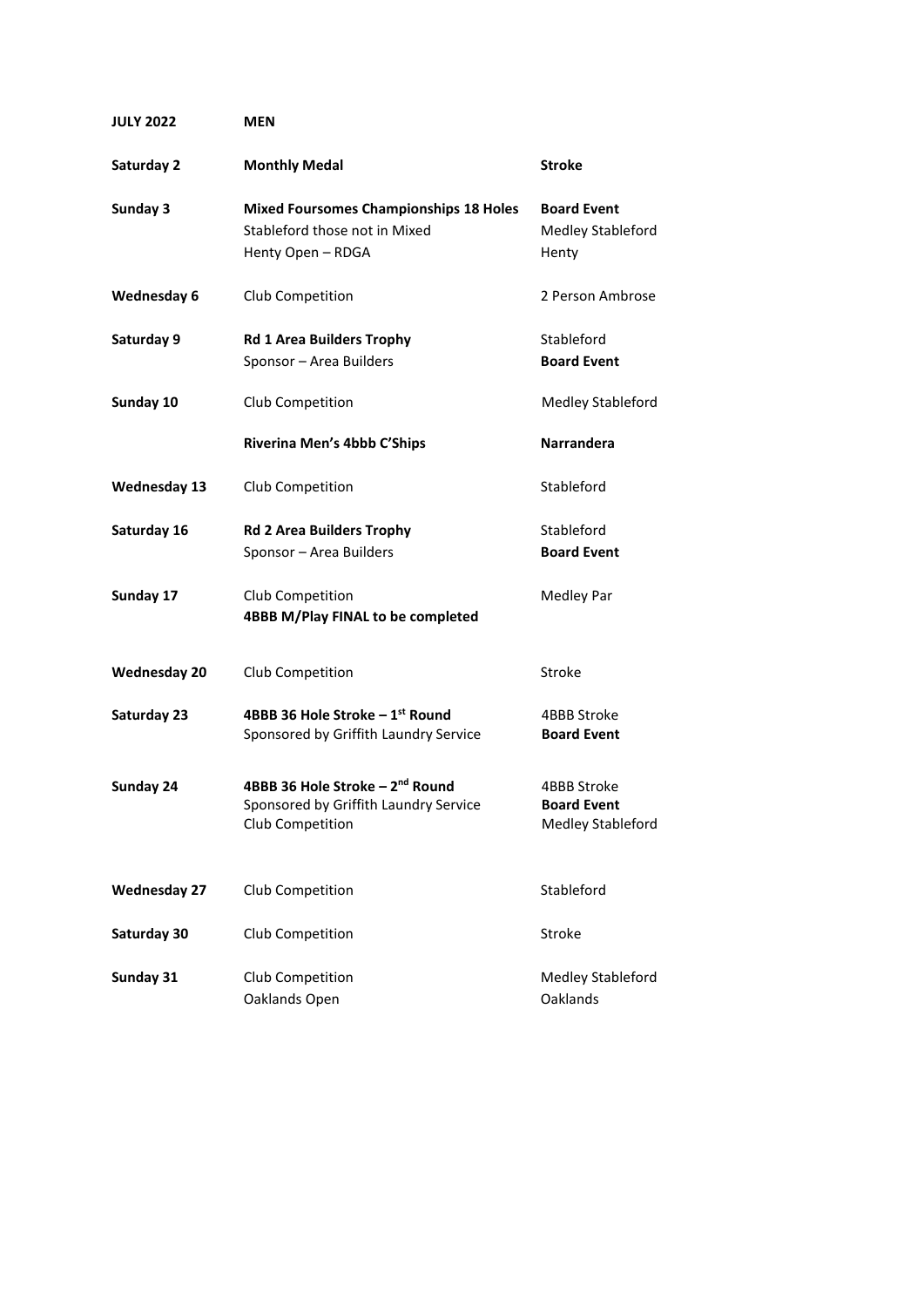| <b>AUGUST 2022</b>  | <b>MEN</b>                                                                  |                                 |
|---------------------|-----------------------------------------------------------------------------|---------------------------------|
| <b>Wednesday 3</b>  | Club Competition                                                            | Stableford                      |
| Saturday 6          | <b>Monthly Medal</b>                                                        | <b>Stroke</b>                   |
| Sunday 7            | Club Competition                                                            | <b>Medley Stableford</b>        |
|                     | <b>LEFTIES VS RIGHTS Competition</b><br>Leeton Open - RDGA                  | Leeton                          |
| <b>Wednesday 10</b> | Club Competition                                                            | Par                             |
| Saturday 13         | Club Competition<br>1st Round Handiskins                                    | Stableford                      |
|                     | Aggregate Stableford (best 3 of 5 Rounds)                                   |                                 |
| Sunday 14           | Junee Open - RDGA                                                           | Junee                           |
|                     | Foursomes 27 Holes (Men's & Ladies)<br>Sponsor - Griffith Golf Club         | Foursomes<br><b>Board Event</b> |
| <b>Wednesday 17</b> | Club Competition                                                            | Stableford                      |
| Saturday 20         | Club Competition<br><b>WRDGA 4BBB Championships</b><br>(Men's & Ladies)     | <b>4BBB Stableford</b><br>TBC   |
| Sunday 21           | Club Competition<br><b>WRDGA Championships</b><br>(Men's, Ladies & Juniors) | Medley Stableford<br><b>TBC</b> |
| <b>Wednesday 24</b> | Club Competition                                                            | Stableford                      |
| Saturday 27         | Club Competition                                                            | 2 Person Ambrose                |
| Sunday 28           | Club Competition                                                            | Stableford                      |
|                     | <b>RDGA Sand green Championships</b>                                        | Coolamon                        |
| <b>Wednesday 31</b> | Club Competition                                                            | Stableford                      |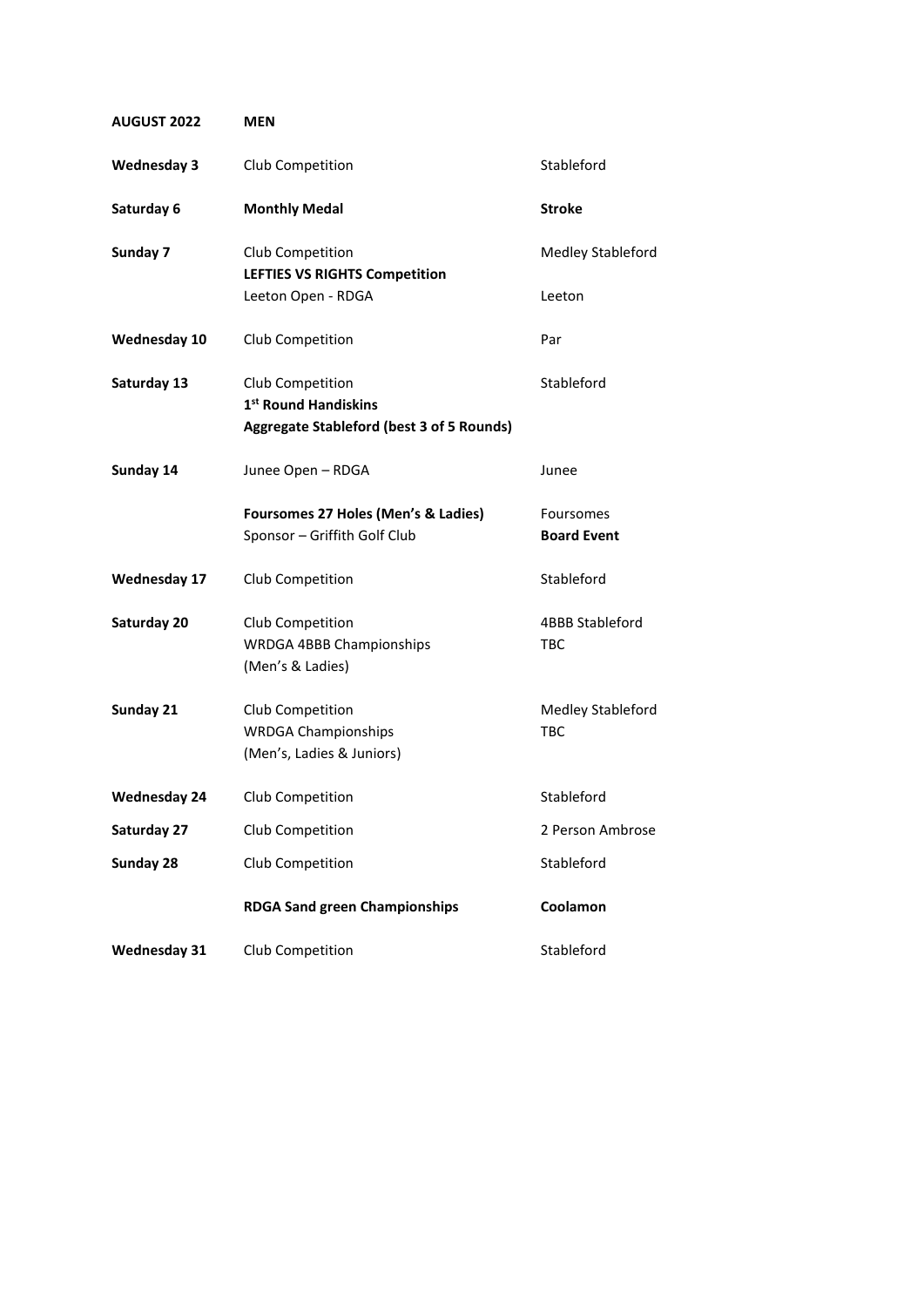## **SEPTEMBER 2022 MEN**

| Saturday 3          | <b>Monthly Medal</b><br>2 <sup>nd</sup> Round Handiskins                                    | <b>Stroke</b>                                                   |
|---------------------|---------------------------------------------------------------------------------------------|-----------------------------------------------------------------|
| Sunday 4            | Club Competition<br>Father's Day                                                            | Medley Stableford                                               |
| <b>Wednesday 7</b>  | Club Competition                                                                            | <b>Stroke</b>                                                   |
| Saturday 10         | Club Competition                                                                            | 4BBB Stableford                                                 |
| Sunday 11           | Club Competition<br>Hillston Open - WRDGA<br>Grong Grong Open - RDGA<br><b>Scramble Day</b> | Medley Stableford<br>Hillston<br><b>Grong Grong</b><br>Griffith |
| <b>Wednesday 14</b> | Club Competition                                                                            | Stableford                                                      |
| Saturday 17         | Club Competition                                                                            | Stableford                                                      |
| Sunday 18           | Club Competition<br><b>Riverina Lefthanders</b><br>RDGA vs WRDGA challenge                  | <b>Medley Par</b><br><b>TBA</b>                                 |
| <b>Wednesday 21</b> | Club Competition                                                                            | Stableford                                                      |
| Saturday 24         | Club Competition<br>(AFL Grand Final)<br><b>GRIFFITH'S TIGER CUP - 4BALL</b>                | Stroke                                                          |
| Sunday 25           | Club Competition<br><b>GRIFFITH'S TIGER CUP - SINGLE M/PLAY</b><br>Hay Open - WRDGA         | Medley Stableford                                               |
| <b>Wednesday 28</b> | Club Competition                                                                            | Stroke                                                          |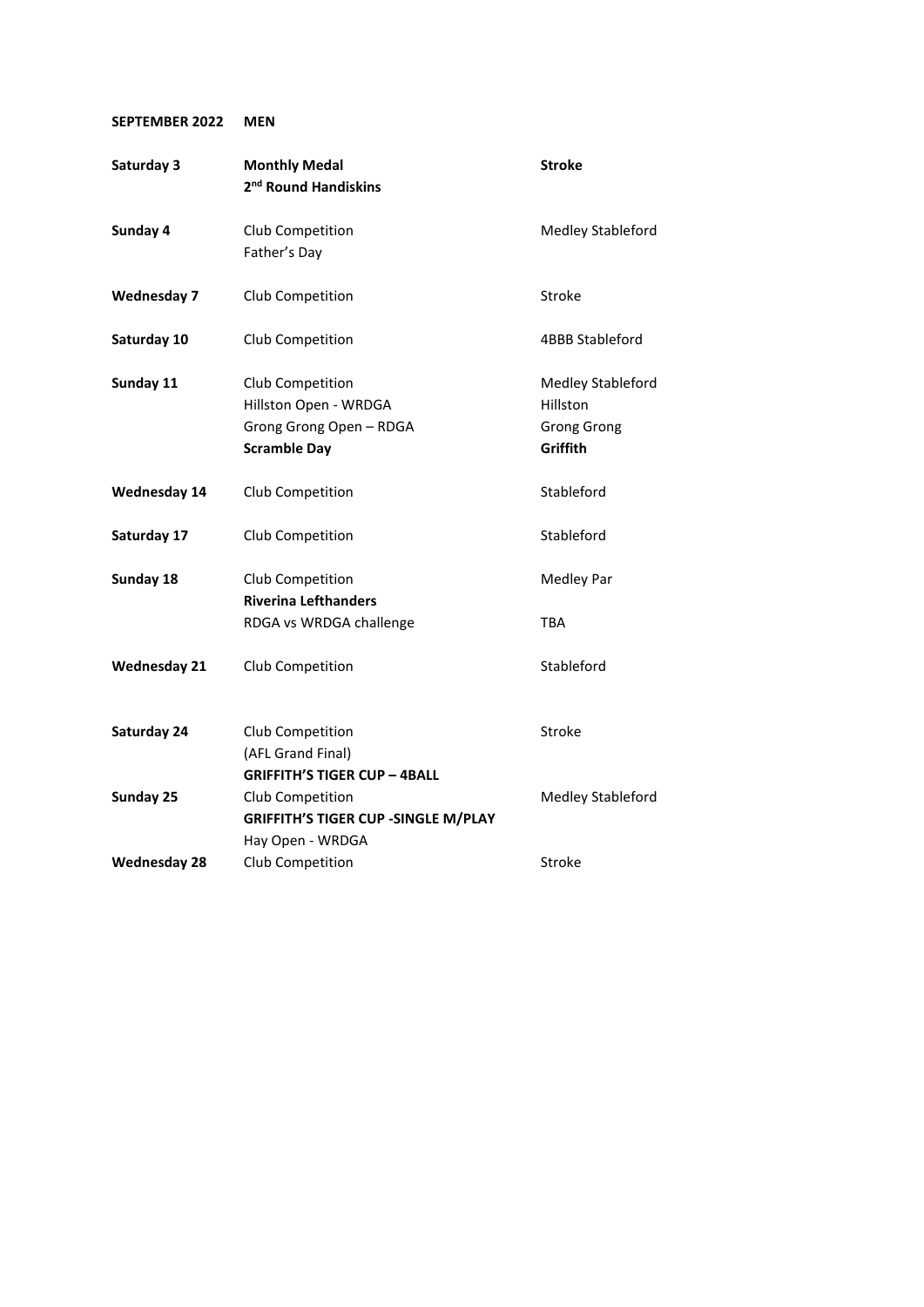| <b>OCTOBER 2022</b>                                  | <b>MEN</b>                                                                                                                                                                            |                                     |
|------------------------------------------------------|---------------------------------------------------------------------------------------------------------------------------------------------------------------------------------------|-------------------------------------|
| Saturday 1                                           | Club Competition<br>Long Weekend                                                                                                                                                      | Stableford                          |
| Sunday 2                                             | Club Competition<br>Long Weekend<br><b>NRL Grand Final</b>                                                                                                                            | <b>Medley Stroke</b>                |
| <b>Monday 3</b>                                      | Long Weekend Tournament                                                                                                                                                               | <b>Medley Ambrose</b>               |
| <b>Wednesday 5</b>                                   | Club Competition                                                                                                                                                                      | Stableford                          |
| Saturday 8                                           | <b>Monthly Medal</b><br>1 <sup>st</sup> Rd Club Championships<br><b>Sponsored by Dom's Motors</b><br>3rd Round Handiskins<br><b>Qualifier seeded Matchplay</b><br>(Top 8 graded) Rd 1 | <b>Stroke</b><br><b>Board Event</b> |
| Sunday 9                                             | 2 <sup>nd</sup> Rd Club Championships<br><b>Sponsored by Dom's Motors</b><br><b>Qualifier seeded Matchplay</b><br>(Top 8 graded) Rd 2                                                 | <b>Stroke</b><br><b>Board Event</b> |
| <b>Wednesday 12</b>                                  | Club Competition                                                                                                                                                                      | Stableford                          |
| Saturday 15                                          | 3rd Rd Club Championships<br><b>Sponsored by Dom's Motors</b>                                                                                                                         | <b>Stroke</b><br><b>Board Event</b> |
| Sunday 16                                            | 4 <sup>th</sup> Rd Club Championships<br><b>Sponsored by Dom's Motors</b>                                                                                                             | <b>Stroke</b><br><b>Board Event</b> |
| <b>Wednesday 19</b>                                  | Club Competition                                                                                                                                                                      | Stableford                          |
| Saturday 22                                          | Club Competition<br>Graded match play rd 1                                                                                                                                            | <b>4BBB Stableford</b>              |
| Sunday 23                                            | Club Competition<br>Graded match play rd 2                                                                                                                                            | <b>Medley Stableford</b>            |
| Sunday $23^{\text{rd}}$ –<br>Friday 28 <sup>th</sup> | <b>Griffith Veterans Week of Golf</b>                                                                                                                                                 | Griffith                            |
| <b>Wednesday 26</b>                                  | Club Competition                                                                                                                                                                      | Stableford                          |
| Saturday 29                                          | Club Competition<br><b>Graded match play FINAL</b>                                                                                                                                    | Stroke                              |
| Sunday 30                                            | <b>Griffith Open Tournament</b>                                                                                                                                                       | <b>Stroke</b>                       |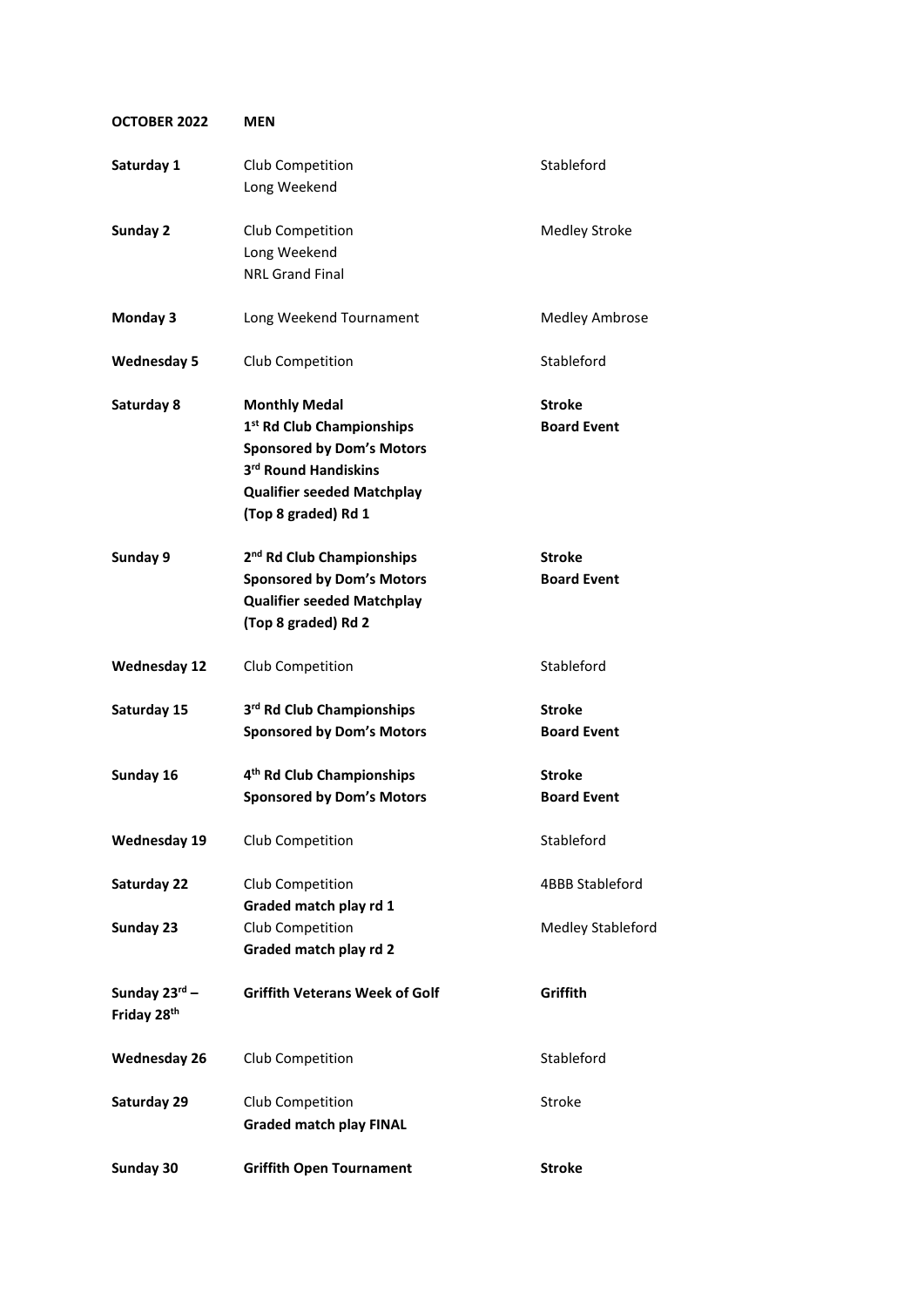## **NOVEMBER 2022 MEN**

| Tuesday 1           | <b>Novelty Event</b>                                     |                               |
|---------------------|----------------------------------------------------------|-------------------------------|
|                     | Melbourne Cup Golf Day                                   |                               |
| <b>Wednesday 2</b>  | Club Competition                                         | Stableford                    |
| Saturday 5          | <b>Monthly Medal</b><br>4 <sup>th</sup> Round Handiskins | <b>Stroke</b>                 |
| Sunday 6            | Club Competition                                         | Medley Par                    |
| <b>Wednesday 9</b>  | Club Competition                                         | Stableford                    |
| Friday 11           | <b>Leo Franco Motors Nissan</b>                          | <b>Corporate Cup Golf Day</b> |
| Saturday 12         | Club Competition<br>5 <sup>th</sup> Round - Handiskins   | Stableford                    |
| Sunday 13           | Club Competition                                         | <b>Medley Stroke</b>          |
| <b>Wednesday 16</b> | Club Competition                                         | <b>Stroke</b>                 |
| Saturday 19         | Club Competition                                         | Par                           |
| Sunday 20           | Club Competition                                         | Medley Stableford             |
| <b>Wednesday 23</b> | Club Competition                                         | Stableford                    |
| Friday 25           | Riding for Disabled Charity Day                          | <b>Medley Ambrose</b>         |
| Saturday 26         | Club Competition<br><b>Final Handiskins</b>              | Stableford                    |
| Sunday 27           | Club Competition                                         | <b>Medley Stableford</b>      |
| <b>Wednesday 30</b> | Club Competition                                         | Stableford                    |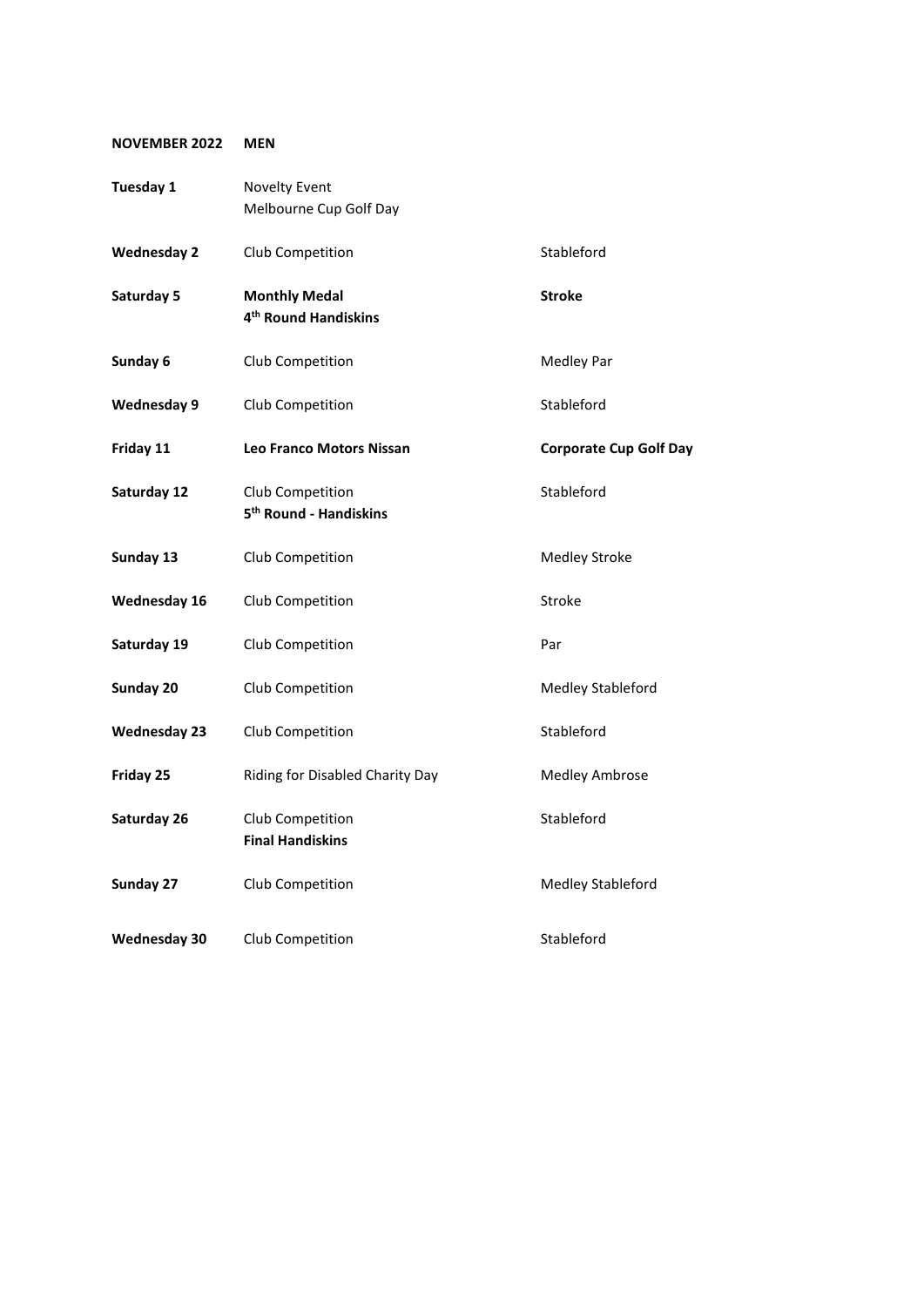## **DECEMBER 2022 MEN**

| Saturday 3          | <b>Monthly Medal</b>                          | <b>Stroke</b>     |
|---------------------|-----------------------------------------------|-------------------|
| Sunday 4            | Club Competition                              | Medley Stableford |
| <b>Wednesday 7</b>  | Club Competition                              | Par               |
| Saturday 10         | <b>Gold Medal Day</b>                         | <b>Stroke</b>     |
| Sunday 11           | Club Competition                              | Medley Stableford |
| <b>Wednesday 14</b> | Club Competition                              | Stableford        |
| Saturday 17         | Club Competition                              | Stroke            |
| Sunday 18           | Club Competition                              | Medley Stableford |
| <b>Wednesday 21</b> | Club Competition                              | 2 Person Ambrose  |
| Saturday 24         | Club Competition                              |                   |
| Sunday 25th         | Christmas Day - Closed                        |                   |
| Monday 26th         | <b>Boxing Day</b>                             | Medley Stableford |
| <b>Tuesday 27</b>   | Club Competition<br><b>Boxing Day Holiday</b> | <b>Medley Par</b> |
| <b>Wednesday 28</b> | Club Competition                              | Stableford        |
| Saturday 31         | Club Competition                              | Medley Stableford |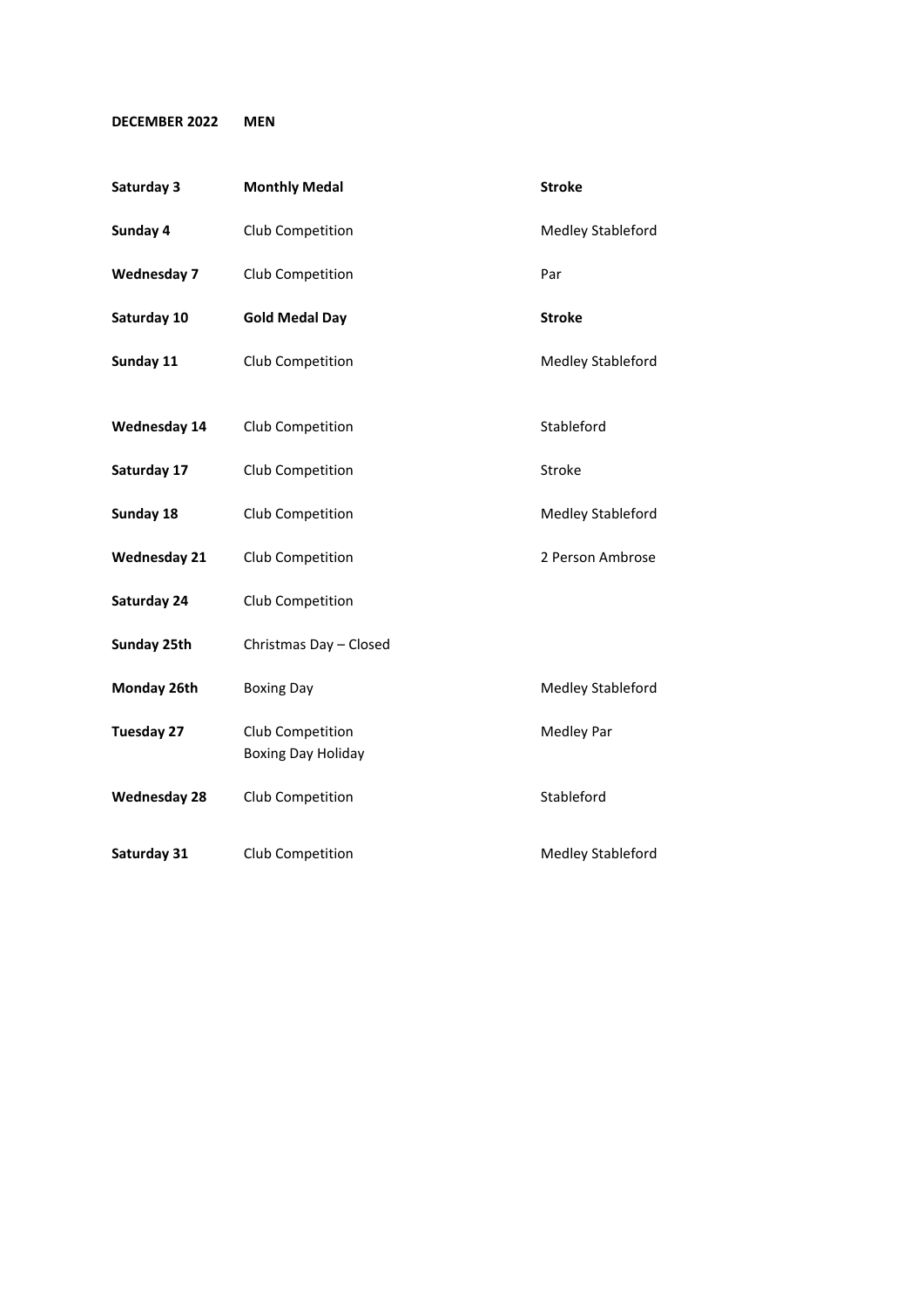| <b>JANUARY 2023</b> | <b>MEN</b>                                                                                                                |                                           |
|---------------------|---------------------------------------------------------------------------------------------------------------------------|-------------------------------------------|
| Sunday 1            | Club Competition<br>New Year's Day                                                                                        | <b>Medley Stableford</b>                  |
| <b>Wednesday 4</b>  | Club Competition                                                                                                          | Stableford                                |
| Saturday 7          | <b>Monthly Medal</b>                                                                                                      | Stroke                                    |
| Sunday 8            | Club Competition                                                                                                          | Medley Stableford                         |
| <b>Wednesday 11</b> | Club Competition                                                                                                          | Stableford                                |
| Saturday 14         | Club Competition                                                                                                          | <b>4BBB Stableford</b>                    |
| Sunday 15           | Club Competition                                                                                                          | Medley Stableford                         |
| <b>Wednesday 18</b> | Club Competition                                                                                                          | <b>Stroke</b>                             |
| Saturday 21         | Club Competition                                                                                                          | Stableford                                |
| Sunday 22           | Qualifying Round -<br>Red Gum Plate (32 pairs) (shotgun start)<br>Norm Saxvik Memorial<br>Sponsor - Brady Paint & Texture | 4BBB Agg Stableford<br><b>Board Event</b> |
|                     | Red Gum Plate - Calcutta                                                                                                  |                                           |
| <b>Wednesday 25</b> | Australia Day Competition                                                                                                 | Medley Stableford                         |
| Saturday 28         | Club Competition                                                                                                          | Par                                       |
| Sunday 29           | Club Competition<br>Rd 1 Red Gum to be completed                                                                          | <b>Medley Stableford</b>                  |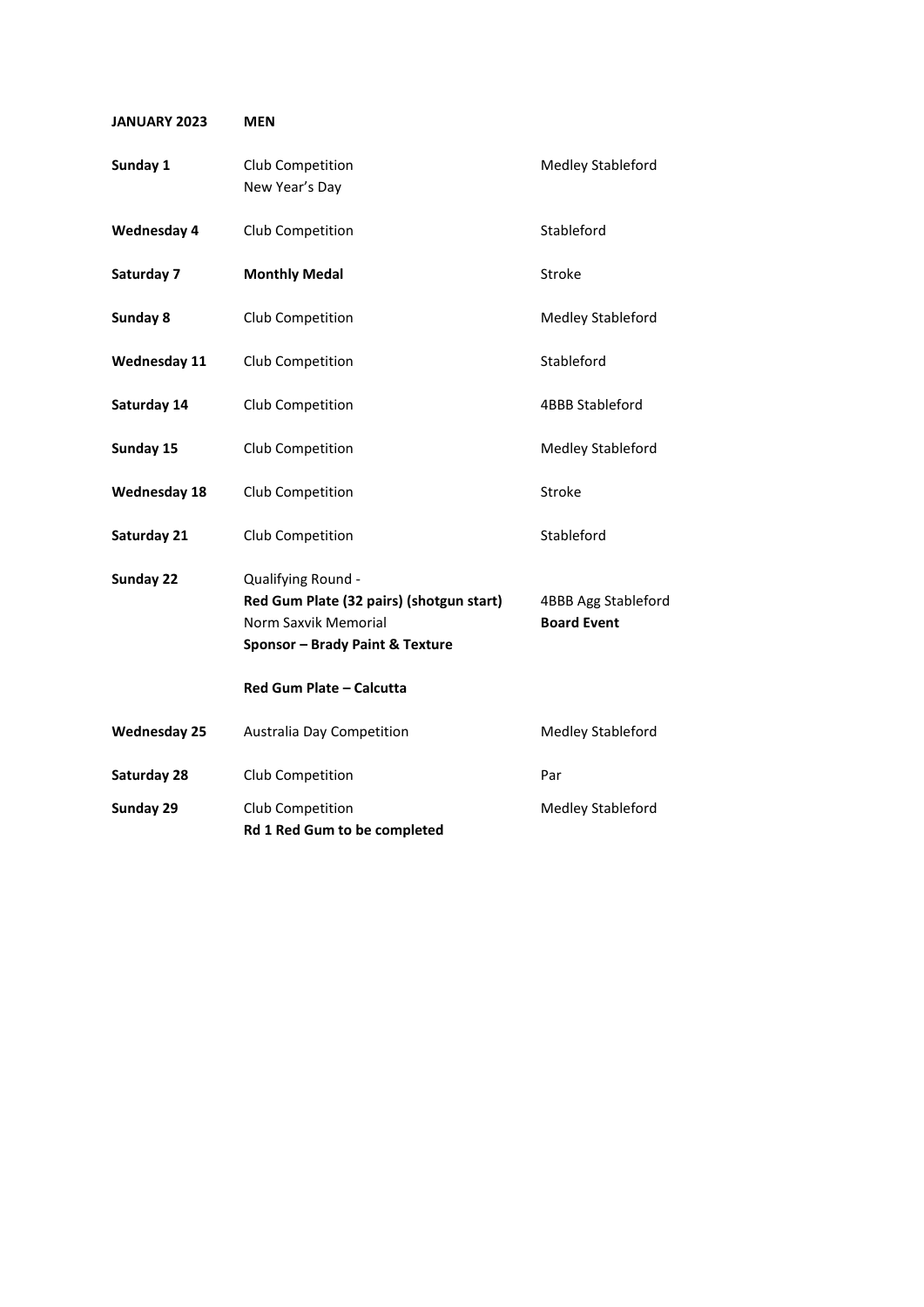| <b>FEBRUARY 2023</b> | <b>MEN</b>                                              |                          |
|----------------------|---------------------------------------------------------|--------------------------|
| <b>Wednesday 1</b>   | Club Competition                                        | Stableford               |
| Saturday 4           | <b>Monthly Medal</b>                                    | <b>Stroke</b>            |
| Sunday 5             | Club Competition                                        | <b>Medley Stableford</b> |
| <b>Wednesday 8</b>   | Club Competition                                        | Stableford               |
| Saturday 11          | Club Competition                                        | Par                      |
| Sunday 12            | Club Competition<br>Rd 2 Red Gum to be completed        | <b>Medley Stableford</b> |
| <b>Wednesday 15</b>  | Club Competition                                        | Stableford               |
| Saturday 18          | Club Competition                                        | Stableford               |
| Sunday 19            | Club Competition<br>Rd 3 Red Gum to be completed        | <b>Medley Stableford</b> |
| <b>Wednesday 22</b>  | Club Competition                                        | 4BBB Stableford          |
| Saturday 25          | Club Competition<br>Semi Finals of Red Gum to be played | <b>Stroke</b>            |
| Sunday 26            | Club Competition                                        | Medley Stableford        |